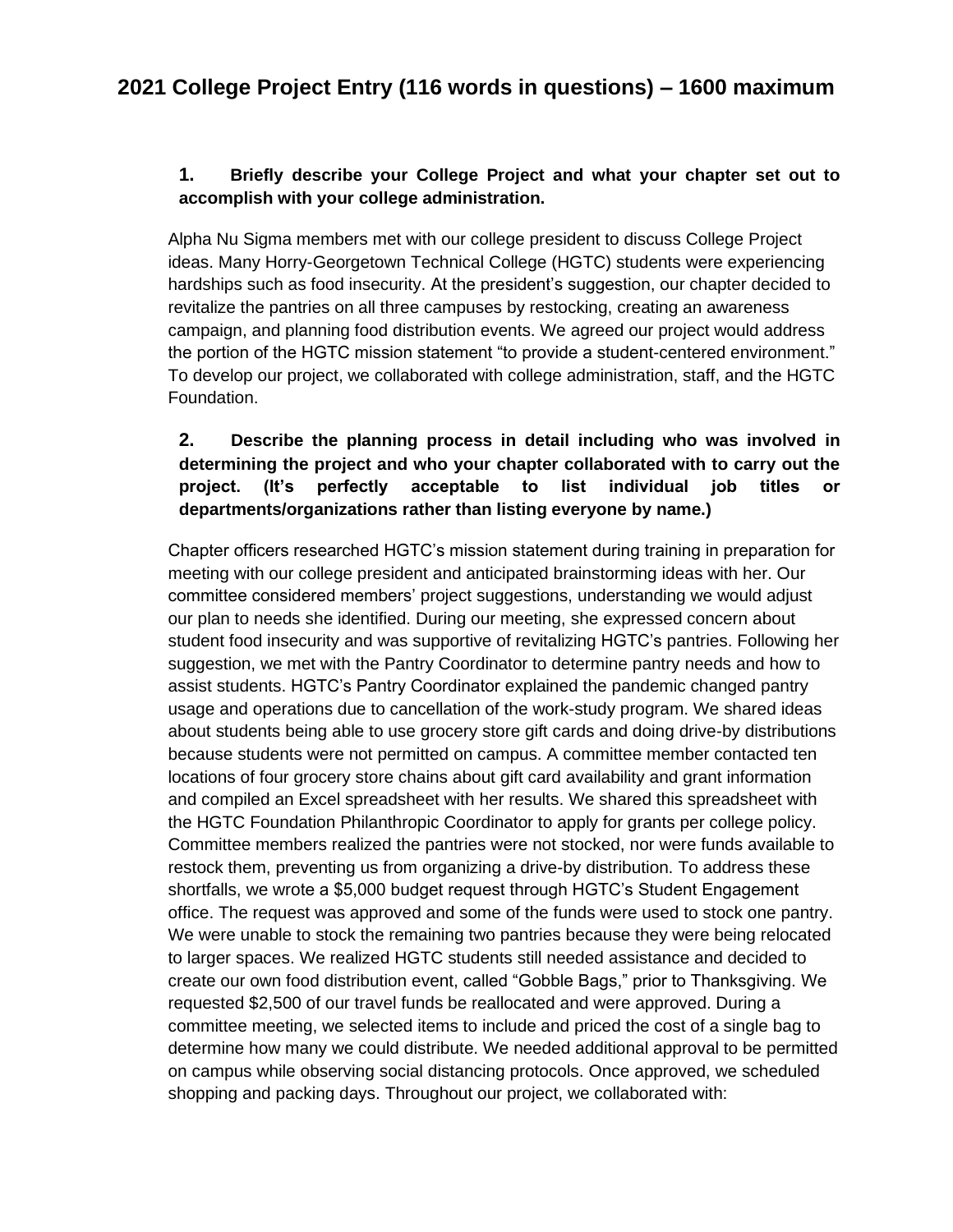# **2021 College Project Entry (116 words in questions) – 1600 maximum**

- HGTC Pantry Coordinator
- Director of Student Engagement
- Vice-President of Student Affairs
- Director of Student Services
- Philanthropic Coordinator-HGTC Foundation
- Associate Vice-President of Academic Support

#### **3. How did chapter members develop their leadership and/or knowledge, skills and abilities needed for project implementation?**

Our committee learned how to be a team, forced to operate virtually in a pandemic, by participating in training activities, including the Four Tendencies quiz, communications exercises, and a hallmark awards writing workshop. We utilized fellowship activities to develop a rapport with each other, and committee members determined Google Classroom would help us stay organized. Our team learned how to navigate this program and upload files, downloaded Facebook Messenger for informal communication, and increased our technology skills by using Zoom video conferencing software.

To properly identify administrators, we familiarized ourselves with HGTC's organizational chart. We requested our advisors review emails before sending to administrators, since we understood the importance of professional communication. Team members kept detailed notes of meetings throughout our project.

We met with the Pantry Coordinator to learn how pantries receive funding, the current reserves balance, and brainstormed ways to obtain funds. Committee members investigated grocery store giving practices and gift cards. We shared this information with the HGTC Foundation because we learned college policy dictates only they can write grants. They prepared a grant request, which is still awaiting approval. We investigated how student activities funds are allocated to student groups. A team member drafted a \$5,000 request from the Student Activities Funding Committee to support the pantries, and it was approved. Our chapter received travel funds from the same committee. We contacted the Director of Student Engagement to determine if unused portions could be reallocated for this project and were excited to receive permission to use them for our "Gobble Bags."

#### **4. Describe in detail how the chapter collaborated and communicated with others before, during and after the project?**

Our college president directed us to meet with the Pantry Coordinator to start the project. This coordinator attended our weekly committee meetings to share the needs of HGTC's pantries and develop a plan to reopen them. College administrators and faculty were invited to participate in our project meetings and were kept informed about progress via emails. Notices of our weekly meetings were posted in Google Classroom,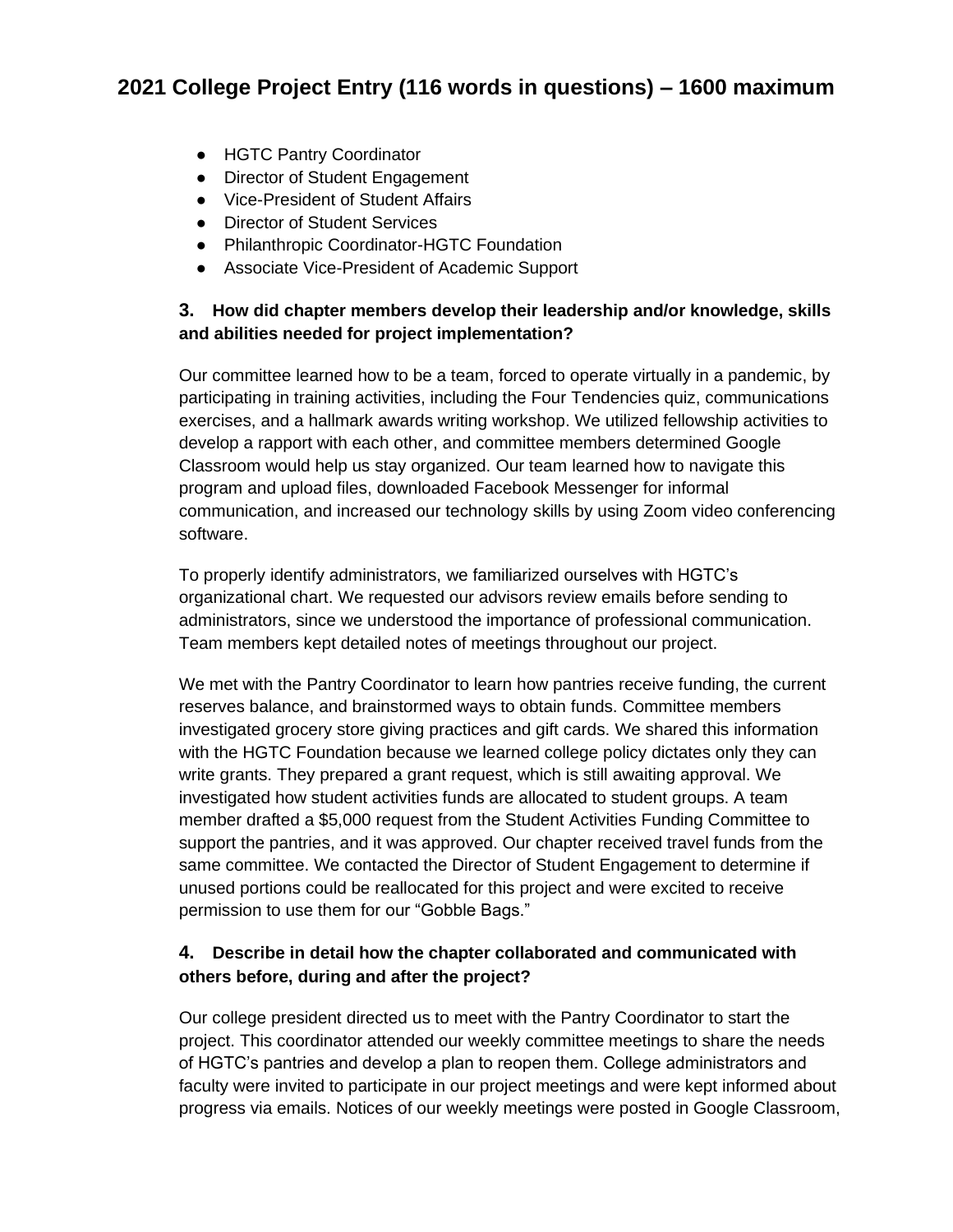## **2021 College Project Entry (116 words in questions) – 1600 maximum**

and we sent email reminders to chapter members. College Project progress was shared in both chapter and officer meetings. To promote awareness of the pantries, we shared the pantry website link and a brief description with an administrator and asked her to oversee distribution to faculty. This authorized faculty to add the information to their course syllabi. Our initial request to the HGTC Foundation for gift cards was denied because they could not be restricted to food. Committee members clarified the requirements, determined Food Lion could provide restricted cards, and our subsequent request was approved. Much of the progress on this project necessitated administrators' approval to move forward, requiring us to regularly communicate with them. After deciding to distribute "Gobble Bags," we contacted the Director of Student Engagement to inquire about reallocating travel money. She instructed us to complete an additional request to hold distributions on multiple days and campuses. Once that request was approved, we contacted the Vice-President of Student Affairs to obtain permission for our "Gobble Bags" flyer to be sent to all faculty and staff, and it was approved. We submitted a final report to our administrative collaborators, informing them of the outcome of our project. Several administrators praised us and one commented, "From the Homeless Period Project to the Gobble Bag distribution, each of you have made a positive impact in the community."

#### **5. What were the quantitative and qualitative outcomes of your project, including the lessons learned by your chapter members and others?**

Throughout this project, chapter members learned about the many elements required to operate within a bureaucracy, successfully organize an event, and function as a team.

Initially, our plan was to host drive-by distributions on each campus; however, we found the pantries were not properly stocked and the Fall work-study program was canceled. HGTC's Pantry Coordinator unexpectedly decided to create a leadership team of faculty and staff volunteers during our project, causing administrative delays. Our team realized we needed to create a new course of action that still addressed food insecurity.

We developed a multi-pronged approach to overcome these challenges. Chapter members posted 100 pantry flyers on all three campuses to advertise and inform students hygiene products were also available. One committee member requested and received 100 baggies containing feminine hygiene products from the Homeless Period Project. Team members wrote a \$5,000 funding request from the Student Affairs Office, which was approved. Additionally, six volunteers used \$950 of those funds to shop for grocery and hygiene products to restock the Georgetown Campus pantry (picture attached). Ultimately, we participated in the December grand re-opening event